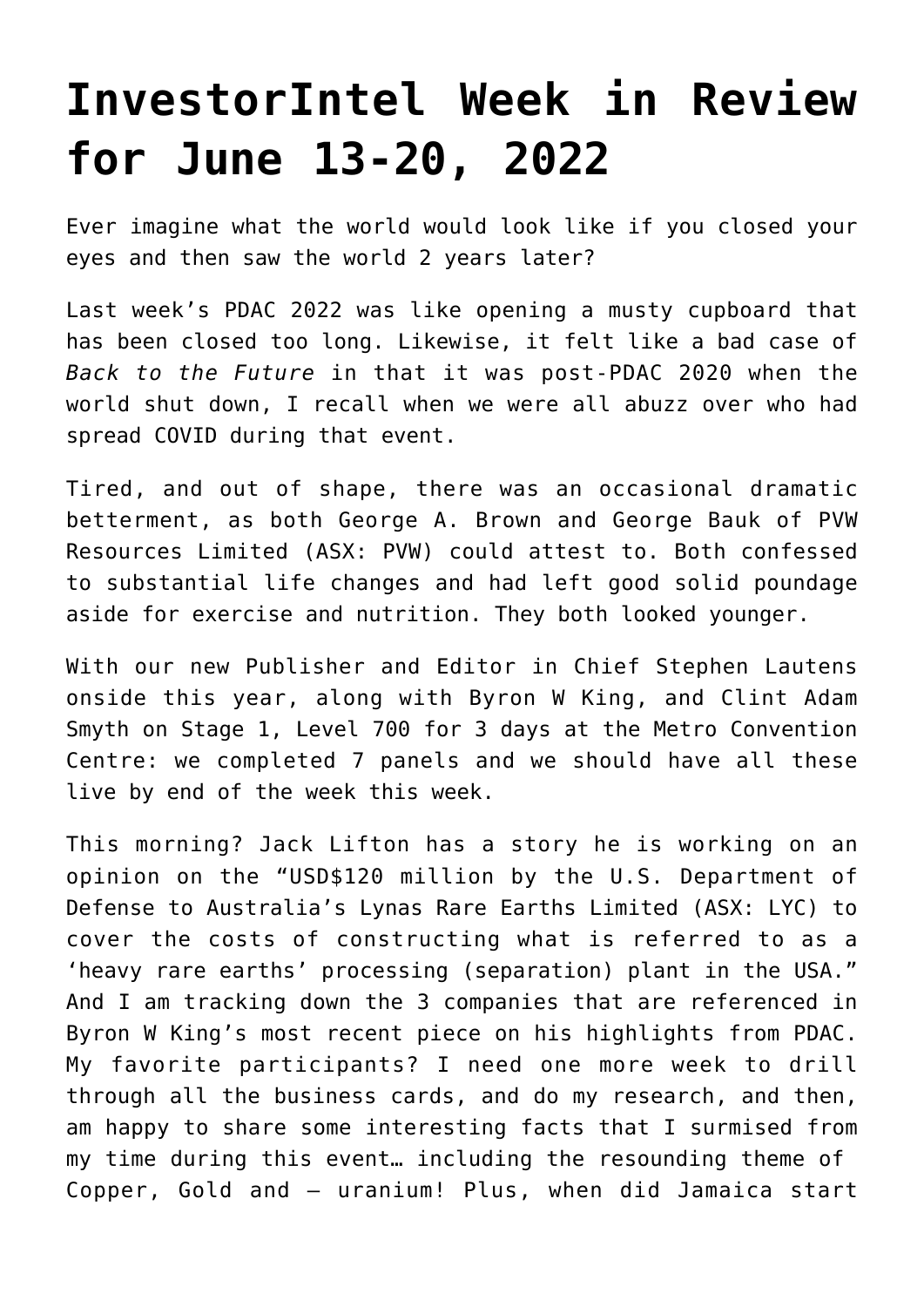## advertising rare earths?

We have the benefit of news flow, analysts and journalists communicating with us endlessly. Starting this week and moving forward, let me send you some of the highlights I review, including re-reviewing this week's upcoming InvestorTalk.com schedule, which includes:

## **InvestorTalk.com Schedule for June 21-23 ([Click Here to RSVP](https://investortalk.com/)):**

- Tuesday, June 21 from 9-920 AM EST InvestorTalk.com with Brent Willis from Voyageur Pharmaceuticals Ltd. (TSXV: VM)
- Wednesday, June 22 from 9-920 AM EST Special Guest
- Thursday, June 23 from 9-920 AM EST InvestorTalk.com with Terry Lynch from Power Nickel Inc. (TSXV: PNPN | OTCQB: CMETF)

**InvestorIntel Interview Highlights for the Week of June 13-20th, 2022:**

- June 20, 2022 Hubert Lau talks about TrustBIX entering a new growth phase with major agreements in place <https://bit.ly/3O6l3xN>
- June 17, 2022 Byron W King says it is time for investors to get back to "real things" like copper and gold <https://bit.ly/3xrXKr6>
- June 15, 2022 Frederick Kozak of Appia Rare Earths & Uranium talks about new REE discoveries at Alces Lake <https://bit.ly/3zpUaAr>

## **InvestorIntel Column Highlights for the Week of June 13-20th , 2022:**

- Stephen Lautens · June 17, 2022 We're Back PDAC mood positive in spite of sagging market <https://bit.ly/3O3L5BE>
- Dean Bristow · June 17, 2022 Generation Mining looks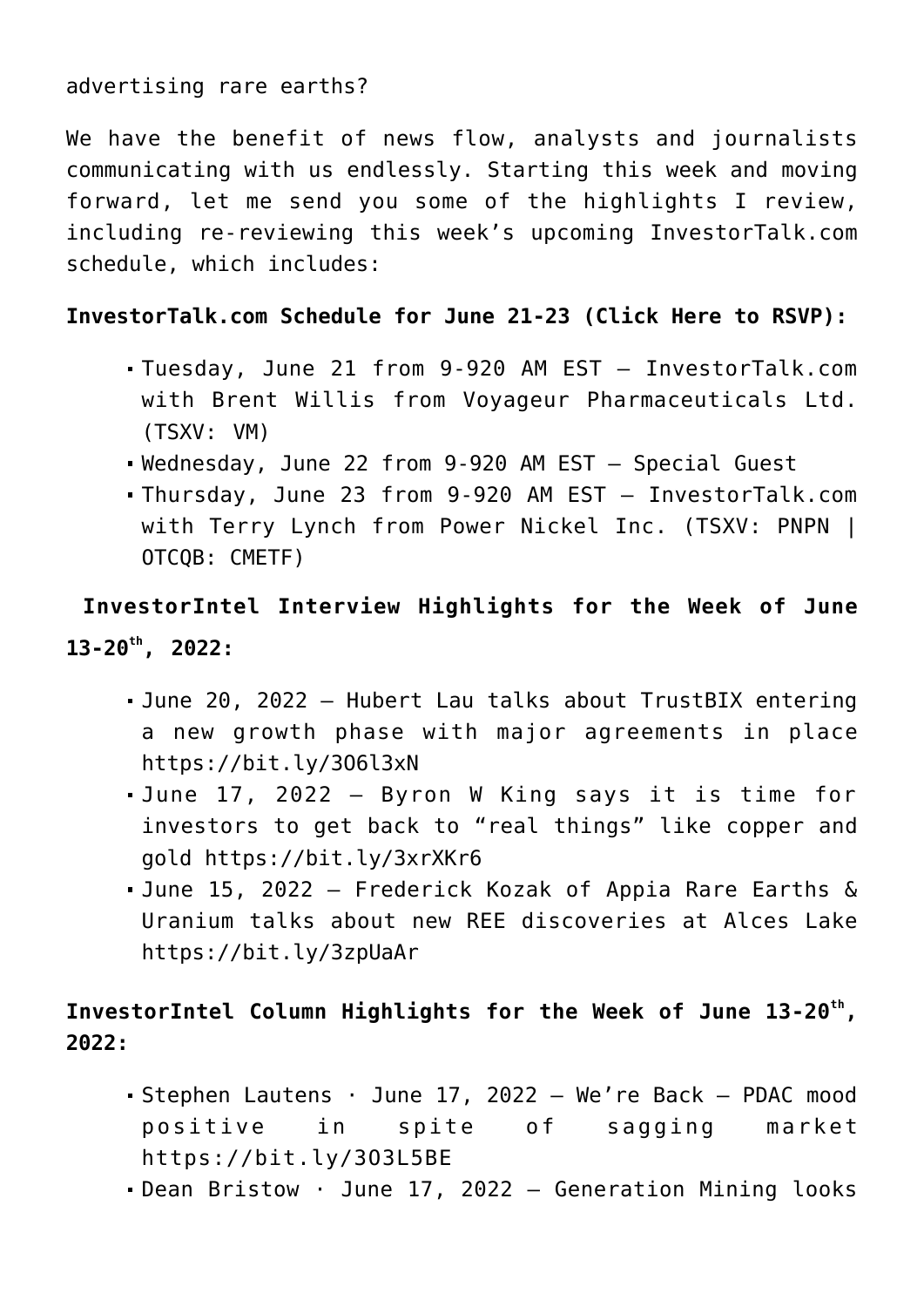to knock Russia off its palladium pedestal <https://bit.ly/3xDdYOl>

- Byron W King · June 16, 2022 Fresh from Toronto: Three Mexican Beauties<https://bit.ly/3xxOwJS>
- Stephen Lautens · June 14, 2022 InvestorIntel is digging for stories at PDAC 2022<https://bit.ly/39t2BjN>
- Bob Hanes · June 14, 2022 Rare earths giant MP Materials invests heavily to rebuild a U.S. magnetics supply chain <https://bit.ly/3xPTAuH>

**News Releases\* InvestorIntel Published for the Week of June 13-20th, 2022:**

- June 20, 2022 Romios Gold Begins Field Work On 3 Projects Near Newmont's Musselwhite Gold Mine, NW Ontario<https://bit.ly/3beqVXg>
- June 17, 2022 Awakn Life Sciences to Present in Upcoming June 2022 Conferences<https://bit.ly/3y9e6GR>
- June 17, 2022 Nano One Announces Closing of Rio Tinto Strategic Investment and Collaboration Agreement <https://bit.ly/3xZwwtu>
- June 17, 2022 Commissioning Commences at Vital's Saskatoon Rare Earth Extraction Plant <https://bit.ly/3tGEFAp>
- June 16, 2022 Voyageur Pharmaceuticals Ltd. Announces Closing of Over Subscribed \$1Million Private Placement and Issuance of Shares for Debt<https://bit.ly/3MWLLHH>
- June 16, 2022 TRU Signs Definitive Option Agreement for Consolidation of Final Contiguous Gold Property at Golden Rose Project <https://bit.ly/3xUrDBD>
- June 16, 2022 ePlay Digital Announces the First Pet Store in the Metaverse<https://bit.ly/3aY9mKR>
- June 15, 2022 NEO Battery Materials Signs a Collaboration Agreement with Applied Carbon Nano Technology Ltd. in South Korea<https://bit.ly/3tDjyiq>
- June 15, 2022 Alphamin Operations Unaffected by Recent Closure of Bunagana Border Post with Uganda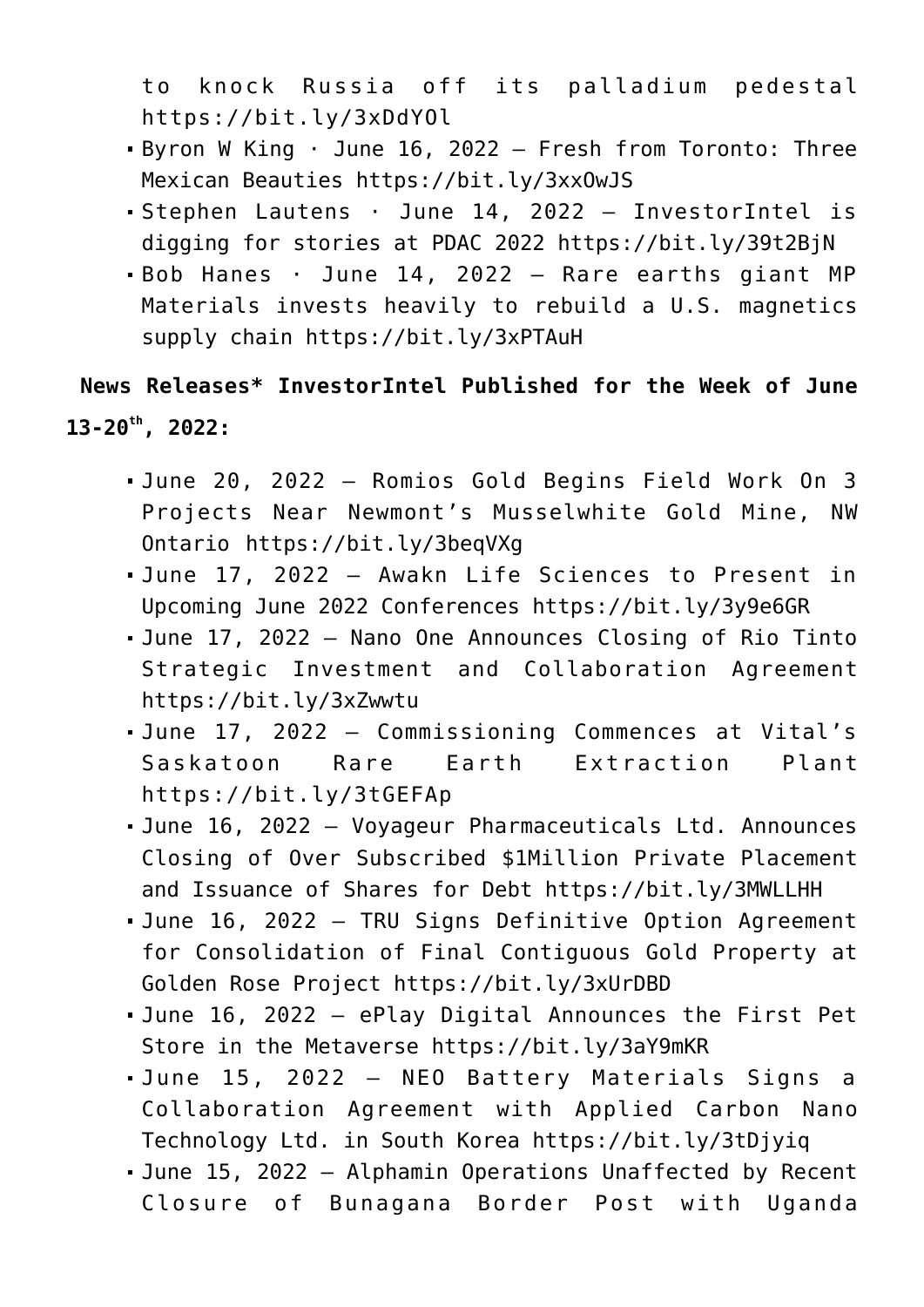<https://bit.ly/3tFrLCy>

- June 15, 2022 Nano One Appoints Lisa Skakun as Independent Director and Sets 2022 AGM Date <https://bit.ly/3xRWTS1>
- June 14, 2022 Kalo Gold Provides Vatu Aurum Gold Project Exploration and Geological Update <https://bit.ly/3aZtfkG>
- June 14, 2022 Valeo Pharma Reports Its Second Quarter 2022 Results and Highlights <https://bit.ly/3Qr3PfZ>
- June 14, 2022 Awakn Life Sciences Reports Results for Quarter Ended April 30, 2022 <https://bit.ly/3b0L0Aj>
- June 14, 2022 Appia Begins Trading on The OTCQX <https://bit.ly/3xTc39E>
- June 14, 2022 Romios Gold Reports High-Grade Assays Up to 17.9 g/t Au from Previously Undocumented Prospects on the Kinkaid Project, Nevada <https://bit.ly/3MQdtFZ>
- June 14, 2022 TRUSTBIX INC. Announces Release of BIX Origin<https://bit.ly/3HjY7se>
- June 14, 2022 Hemostemix Announces the Incorporation of PreCerv Inc. And a Global Field of Use License to NCP-01<https://bit.ly/3zzjTGH>
- June 14, 2022 Appia Provides 2022 Drilling Update for WRCB and Augier and Confirms Continuity of Very Significant Augier Discovery at Alces Lake Rare Earth Property, Northern Saskatchewan<https://bit.ly/3Oji05b>
- June 14, 2022 Drill Assay Results Demonstrate Significant Expansion Potential of the 170 MT La Paz JORC Resource<https://bit.ly/3O6Ojoh>
- June 14, 2022 Metallum signs Negotiation Agreement with the Pays Plat First Nation<https://bit.ly/39lji0B>
- June 14, 2022 Fission 3.0 and Traction Drilling Intersects Additional Anomalous Radioactivity at Lazy Edward Bay <https://bit.ly/3NSGwKz>
- June 13, 2022 CBLT Options Chilton Cobalt <https://bit.ly/3Hkp8vD>
- June 13, 2022 Bald Eagle Unveils New Porphyry-Style Copper Anomaly on Consolidated Hercules Land Package